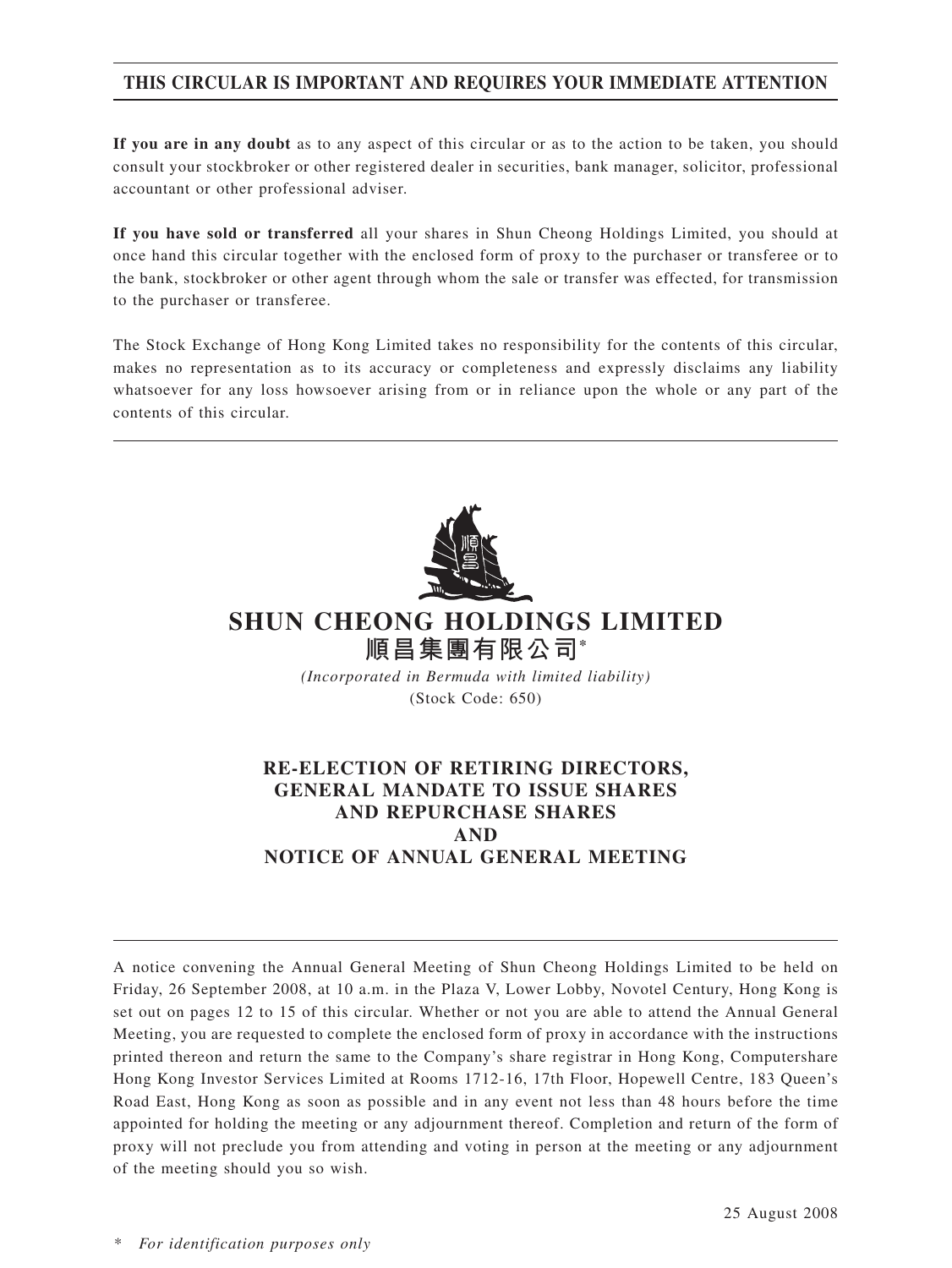## **CONTENTS**

## *Page(s)*

|                                                | $\overline{1}$ |
|------------------------------------------------|----------------|
| Letter from the Board                          |                |
|                                                | 2              |
|                                                | 3              |
|                                                | 3              |
|                                                | $\overline{4}$ |
|                                                | $\overline{4}$ |
|                                                | $\overline{5}$ |
|                                                | 5              |
| Appendix I – Re-election of Retiring Directors | $6 - 8$        |
|                                                | $9 - 11$       |
|                                                |                |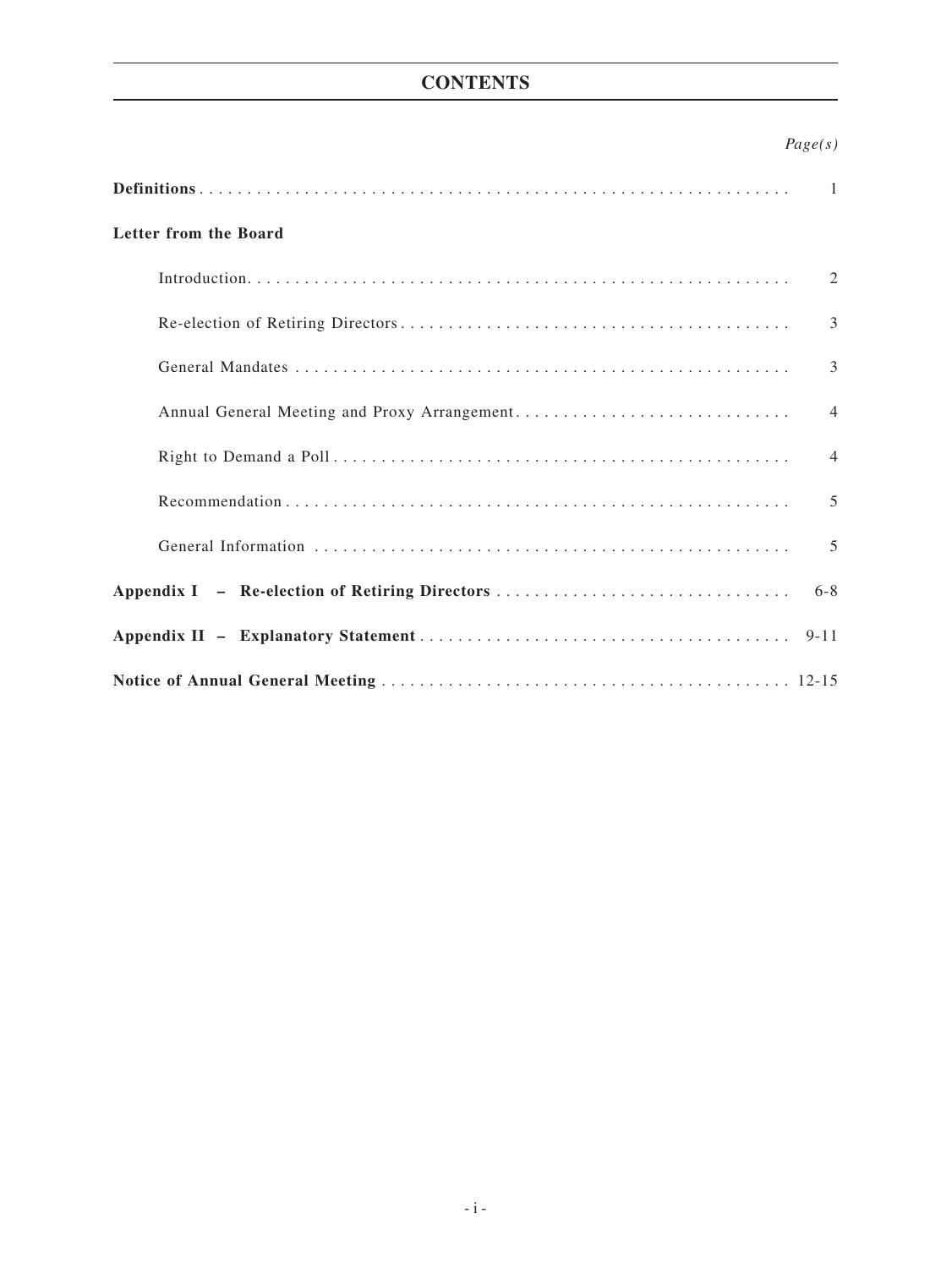## **DEFINITIONS**

*In this circular, unless the context requires otherwise, the following expressions have the following meanings:*

| "Annual General Meeting"  | the annual general meeting of the Company to be held on Friday,<br>26 September 2008, at 10 a.m. in the Plaza V, Lower Lobby,<br>Novotel Century, Hong Kong and notice of which is set out on<br>pages 12 to 15 of this circular.    |
|---------------------------|--------------------------------------------------------------------------------------------------------------------------------------------------------------------------------------------------------------------------------------|
| "Board"                   | the board of Directors                                                                                                                                                                                                               |
| "Bye-Laws"                | the bye-laws of the Company                                                                                                                                                                                                          |
| "Company"                 | Shun Cheong Holdings Limited, an exempted company incorporated<br>in Bermuda with limited liability and registered in Hong Kong<br>under Part XI of the Companies Ordinance, the shares of which<br>are listed on the Stock Exchange |
| "Directors"               | the director(s) of the Company                                                                                                                                                                                                       |
| "Hong Kong"               | the Hong Kong Special Administrative Region of the People's<br>Republic of China                                                                                                                                                     |
| "Latest Practicable Date" | 20 August 2008, being the latest practicable date prior to the<br>printing of this circular for ascertaining certain information<br>contained in this circular                                                                       |
| "Listing Rules"           | Rules Governing the Listing of Securities on the Stock<br>Exchange                                                                                                                                                                   |
| "SFO"                     | the Securities and Futures Ordinance (Chapter 571 of the Laws<br>of Hong Kong)                                                                                                                                                       |
| "Shareholder(s)"          | the holder(s) of $Share(s)$                                                                                                                                                                                                          |
| "Share $(s)$ "            | share(s) of HK\$0.01 each in the issued share capital of the<br>Company                                                                                                                                                              |
| "Stock Exchange"          | The Stock Exchange of Hong Kong Limited                                                                                                                                                                                              |
| "Takeovers Code"          | The Hong Kong Codes on Takeovers and Mergers issued by the<br>Securities and Futures Commission in Hong Kong                                                                                                                         |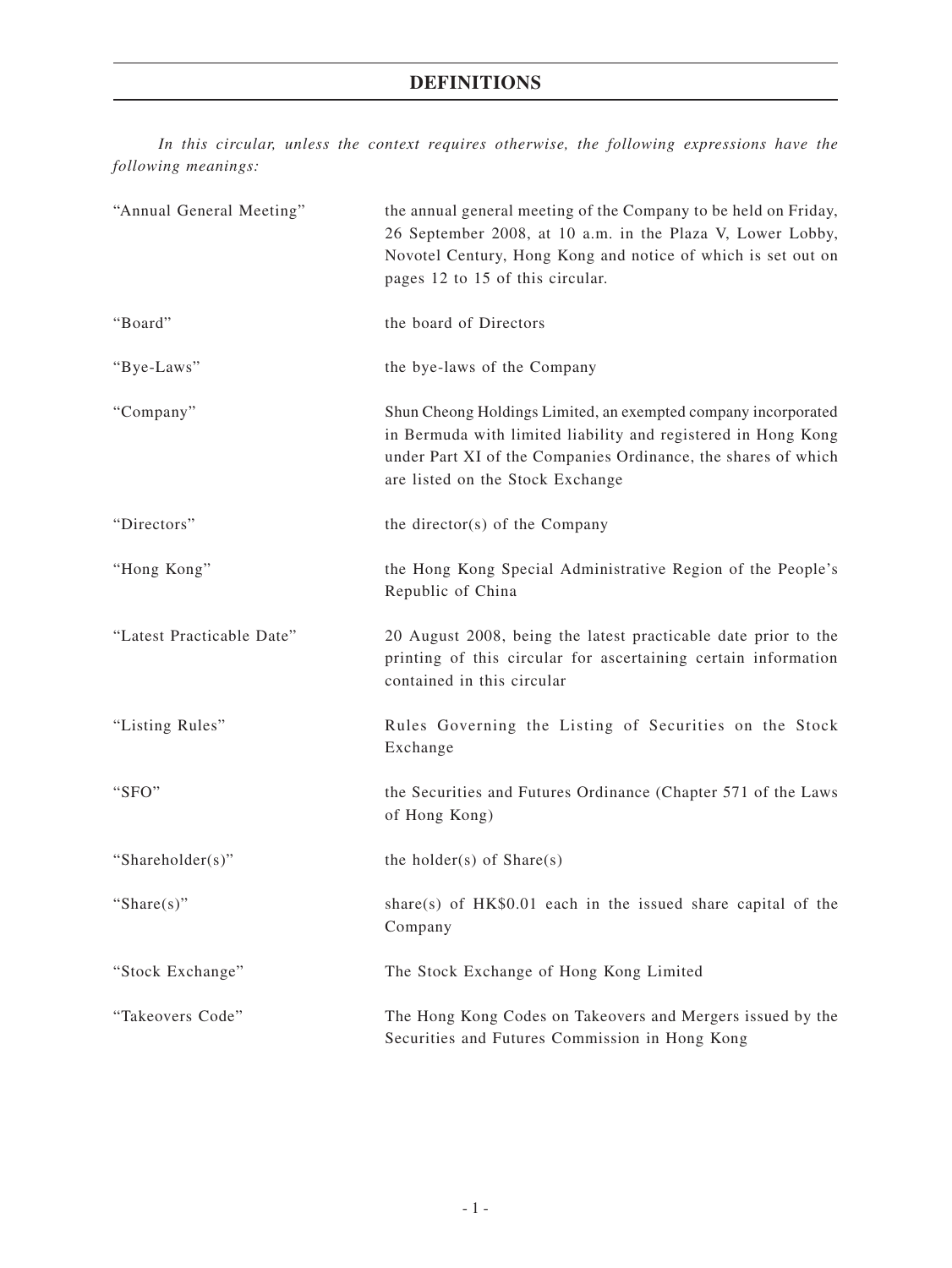## **LETTER FROM THE BOARD**



# **SHUN CHEONG HOLDINGS LIMITED 順昌集團有限公司\***

*(Incorporated in Bermuda with limited liability)* (Stock Code: 650)

*Executive Directors: Registered Office:* Cao Jing *(Executive Chairman)* Canon's Court Zhang Shaohua *(Managing Director)* 22 Victoria Street

*Non Executive Director:* Bermuda Mo Tianquan

*Independent Non-executive Directors: Principal Place of Business:* Ye Jianping Suite 2302, Wing On Centre, Derek Palaschuk 111 Connaught Road Central, Yao Xusheng Hong Kong

Hamilton HM12

*Head office and*

25 August 2008

*To Shareholders*

Dear Sir or Madam,

## **RE-ELECTION OF RETIRING DIRECTORS, GENERAL MANDATE TO ISSUE SHARES AND REPURCHASE SHARES AND NOTICE OF ANNUAL GENERAL MEETING**

#### **INTRODUCTION**

The purpose of this circular is to provide you with information relating to the proposed resolutions at the Annual General Meeting so as to give you all information reasonably necessary to enable you to make an informed decision on whether to vote for or against the resolutions in relation thereto.

The resolutions include (i) the re-election of retiring Directors; and (ii) the granting to the Directors of general mandates for the issue and repurchase of the Company's Shares up to 20% and 10% respectively of the aggregate nominal amount of the issued share capital of the Company as at the date of passing of the resolutions.

*\* For identification purposes only*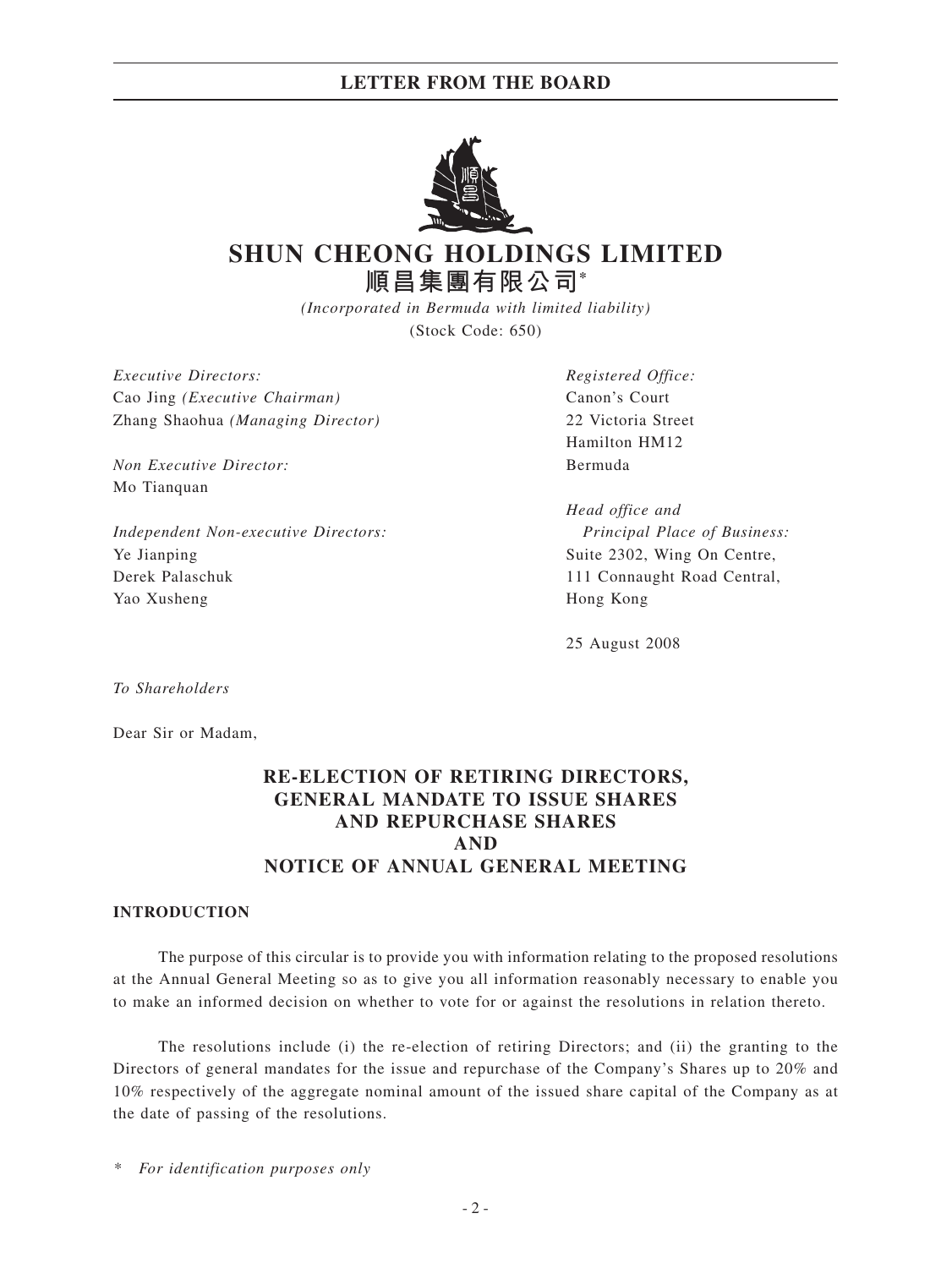## **LETTER FROM THE BOARD**

#### **RE-ELECTION OF RETIRING DIRECTORS**

In accordance with the Bye-Laws, Messrs. Mo Tianquan, and Ye Jianping will retire and, being eligible, offer themselves for re-election at the forthcoming Annual General Meeting.

On 25 February 2008, Mr. Derek Palaschuk has been appointed as independent non-executive directors. On 6 March 2008, Mr. Yao Xusheng has been appointed as independent non-executive directors. In accordance with the Bye-Laws, Messrs. Derek Palaschuk and Yao Xusheng will retire and, being eligible, offer themselves for re-election at the forthcoming Annual General Meeting.

Biographical details, interests in the Shares and remuneration of Mr. Mo Tianquan, Prof. Ye Jianping, Mr. Derek Palaschuk and Mr. Yao Xusheng are set out in the Appendix I to this circular.

#### **GENERAL Mandates**

#### **(a) General Mandate to Repurchase Shares**

Ordinary Resolution no. 4 will be proposed at the Annual General Meeting to grant the Board a general and unconditional mandate to exercise all the powers of the Company to purchase an amount of Shares not exceeding 10 per cent. of the Company's issued share capital as at the date of such resolution, for the period until the conclusion of the next annual general meeting of the Company (or such earlier period as state in the resolution) ("Repurchase Mandate").

An explanatory statement required under the Share Repurchase Rules providing the requisite information in respect of the Repurchase Mandate is set out in Appendix II to this circular.

#### **(b) General Mandate to Issue Shares**

Ordinary Resolution no. 5 will be proposed at the Annual General Meeting to grant the Board a general and unconditional mandate to allot, issue, grant, distribute and otherwise deal with additional Shares, not exceeding 20 per cent. of the Company's issued share capital as at the date of such resolution (as adjusted in accordance with the resolution), for the period until the conclusion of the next annual general meeting of the Company (or such earlier period as stated in the resolution) ("General Mandate"). As at the Latest Practicable Date, there were in issue an aggregate of 347,326,000 Shares. Exercise in full of the mandate on the basis that no further shares are issued or repurchased prior to the date of Annual General Meeting, could accordingly result in upto 69,465,200 Shares being issued by the Company.

Conditional upon the passing of Ordinary Resolution nos. 4 and 5 to grant the Repurchase Mandate and the General Mandate, ordinary resolution no. 6 will be further proposed at the Annual General Meeting granting authorisation to the Board to exercise all powers to allot, issue, grant, distribute and otherwise deal with additional Shares under the General Mandate in respect of the aggregate nominal amount of share capital in the Company repurchased by the Company.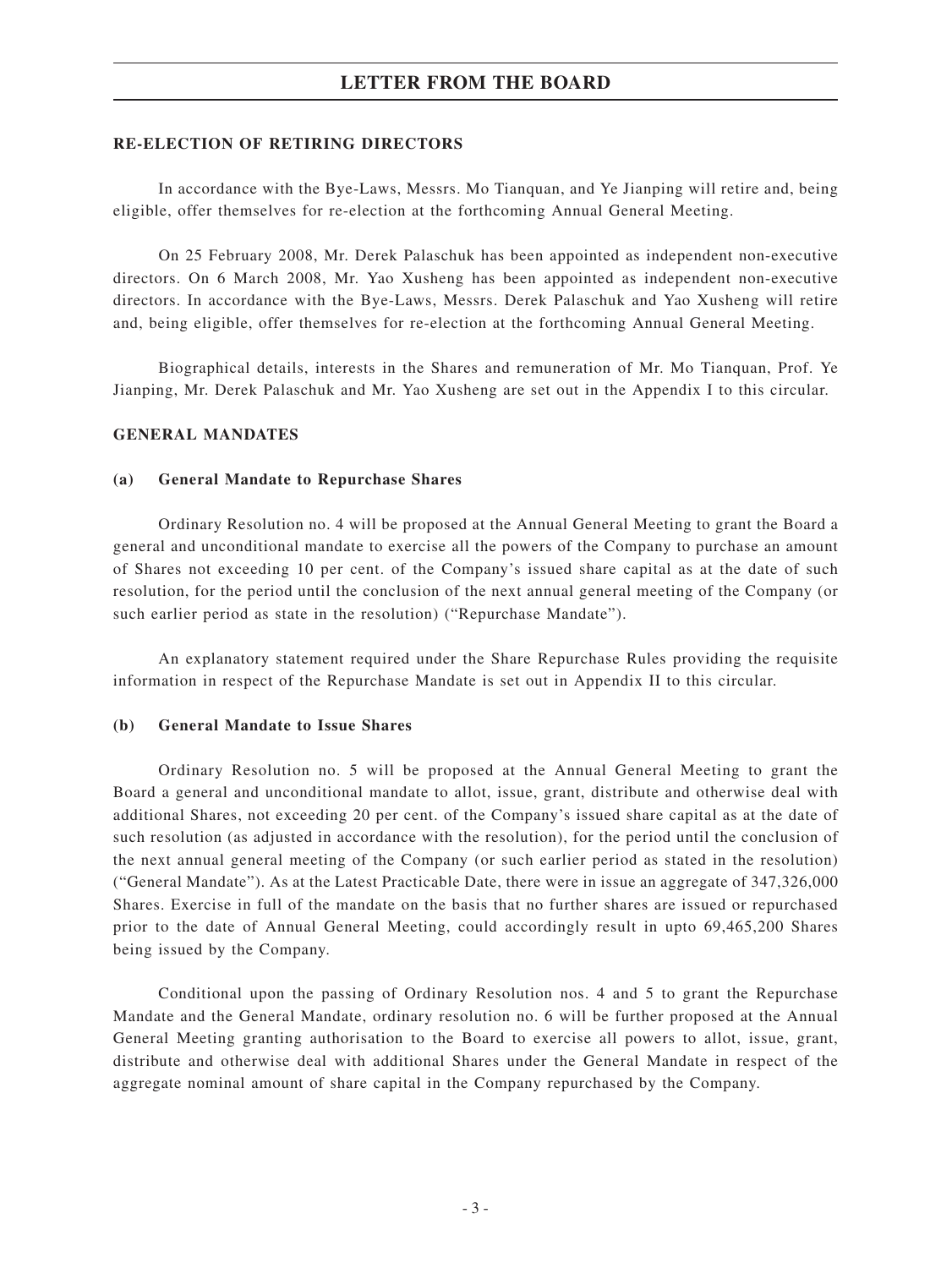### **ANNUAL GENERAL MEETING and proxy arrangement**

A notice convening the Annual General Meeting, which contains, inter alia, ordinary resolutions to re-elect retiring Directors and to approve the general mandate to issue and repurchase Shares, is set out on pages 12 to 15 of this circular.

A form of proxy for use at the Annual General Meeting is enclosed with this circular. Whether or not you are able to attend the Annual General Meeting, you are requested to complete the form of proxy in accordance with the instructions printed thereon and return the same to the Company's share registrar in Hong Kong, Computershare Hong Kong Investor Services Limited, at Rooms 1712-16, 17th Floor, Hopewell Centre, 183 Queen's Road East, Hong Kong as soon as possible and in any event not less than 48 hours before the time appointed for holding the meeting or any adjournment thereof. Completion and return of the form of proxy will not preclude you from subsequently attending and voting in person at the meeting or any adjournment of the meeting should you so wish.

The Directors are not aware of any shareholders who are required to abstain from voting on any particular resolutions at the Annual General Meeting.

#### **RIGHT TO DEMAND A POLL**

Pursuant to Bye-Law 70, a resolution put to the vote of a general meeting shall be decided on a show of hands unless (before or on the declaration of the result of the show of hands or on the withdrawal of any other demand for a poll) a poll is demanded by:

- (a) the chairman of such meeting; or
- (b) at least three Shareholders present in person or by a duly authorised corporate representative or by proxy for the time being entitled to vote at the meeting; or
- (c) any Shareholder or Shareholders present in person or by a duly authorised corporate representative or by proxy and representing not less than one-tenth of the total voting rights of all Shareholders having the right to vote at the meeting; or
- (d) any Shareholder or Shareholders present in person or by a duly authorised corporate representative or by proxy and holding Shares in the Company conferring a right to vote at the meeting being Shares on which an aggregate sum has been paid up equal to not less than one-tenth of the total sum paid up on all Shares conferring that right.

A demand by a person as proxy for a Shareholder or by a duly authorised corporate representative shall be deemed to be the same as a demand by a Shareholder.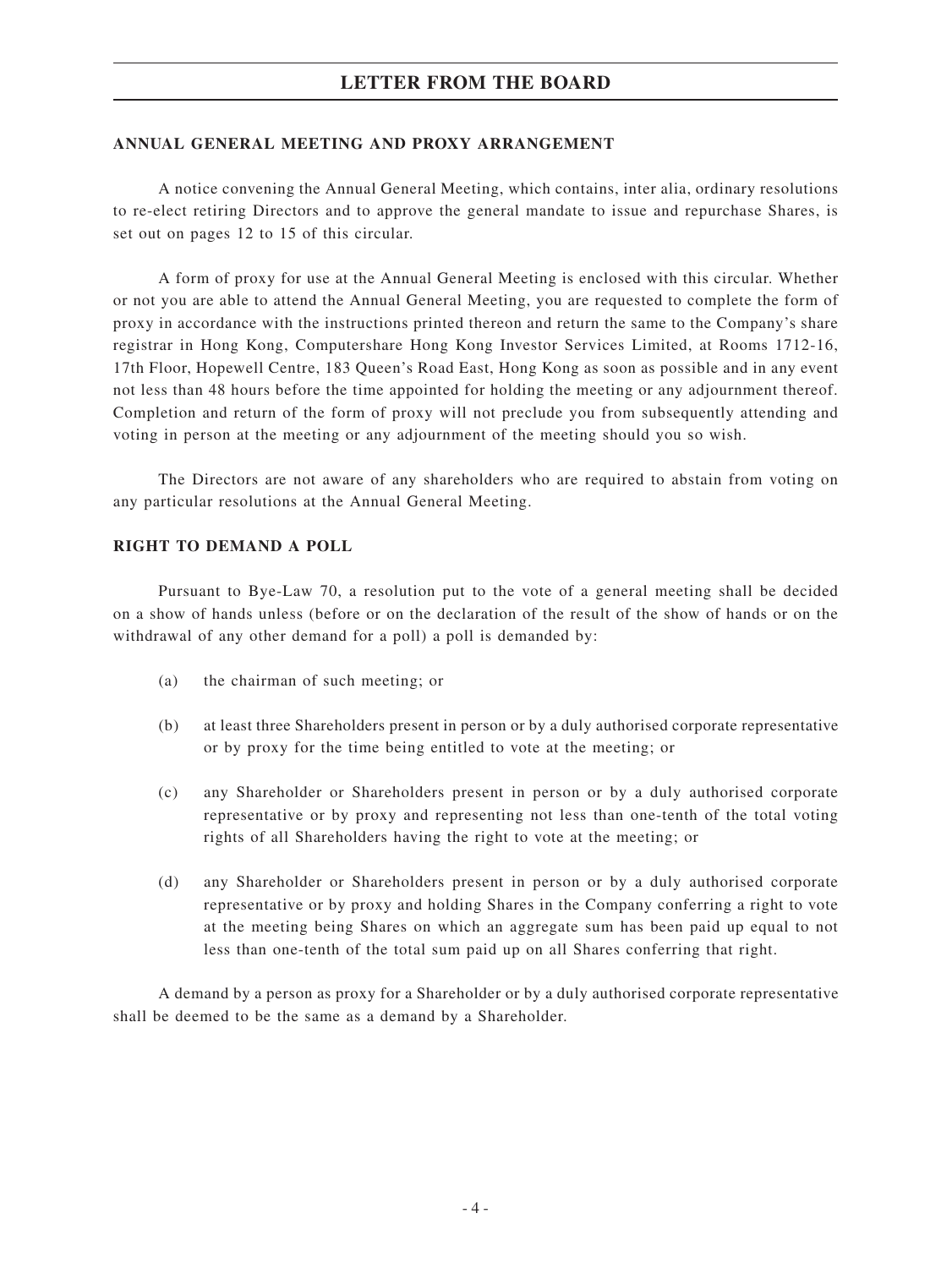### **RECOMMENDATION**

The Directors believe that the proposals for the re-election of retiring Directors and the general mandate to issue and repurchase Shares are in the best interests of the Company and its Shareholders as a whole. Accordingly, the Directors recommend that you should vote in favour of all the resolutions to be proposed at the Annual General Meeting.

### **GENERAL INFORMATION**

Your attention is drawn to the additional information set out in the Appendices to this circular. The English text of this circular shall prevail over the Chinese text.

> Yours faithfully, For and on behalf of the Board **Shun Cheong Holdings Limited Cao Jing** *Executive Chairman*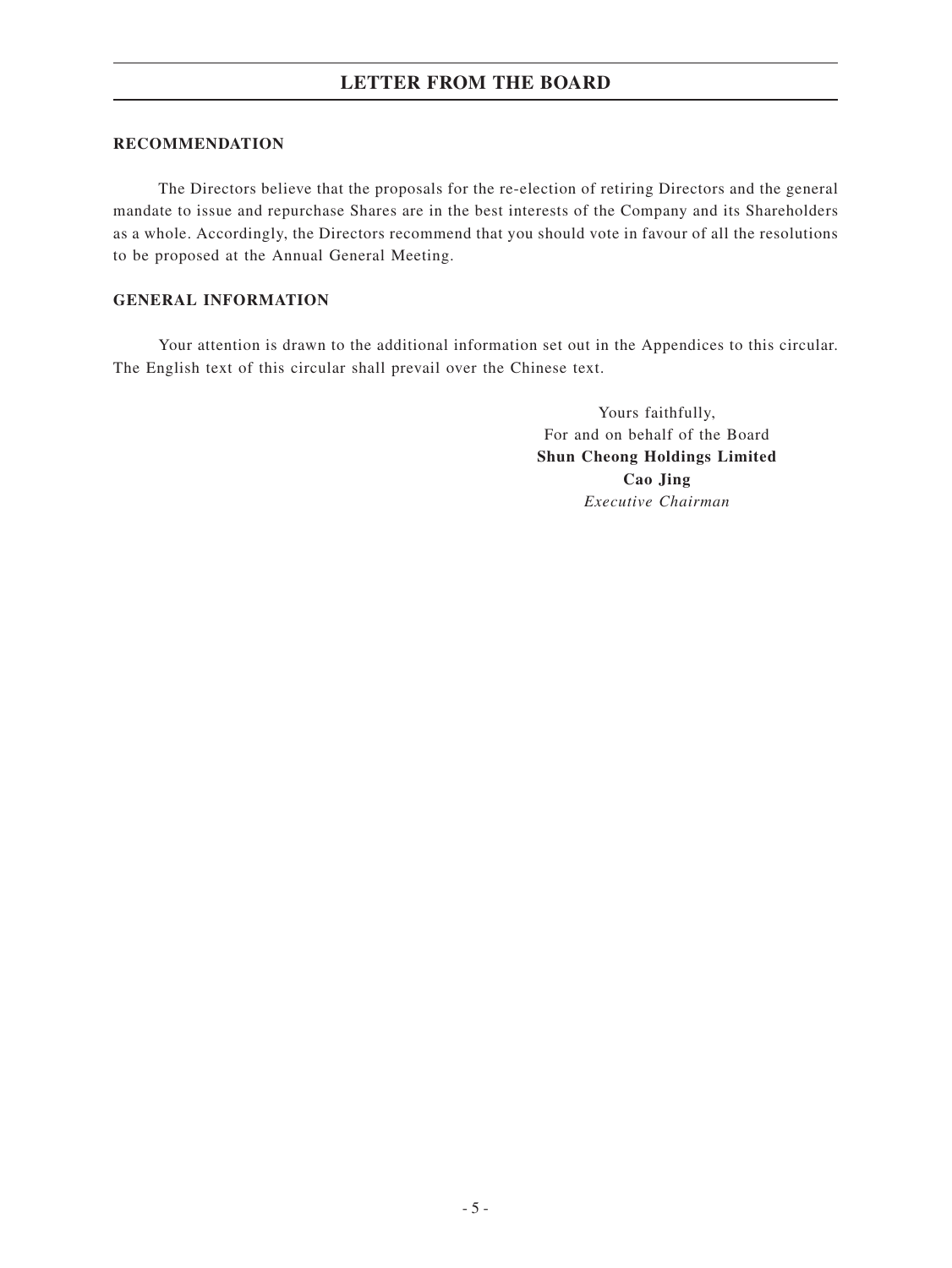*In accordance with the Bye-Laws, the following Directors shall retire from office at the Annual General Meeting and, being eligible, offer themselves for re-election.*

#### **MO Tianquan**

Aged 44, was appointed as a director of the Company on 2 May 2006. He has over 10 years of experience in the provision of on-line information and analysis on the trading, leasing, financing and valuation of real estate properties. He holds a Bachelor's Degree in Mechanical Engineering from South China University of Technology, a Master's Degree in Engineering from Tsinghua University, the People's Republic of China (the "PRC") and a Degree of Master of Arts from Indiana University, the United States of America ("USA"). He is a director and chief executive officer of SouFun Holdings Limited, a wholly-foreign-owned company conducting real estate internet business in the PRC. Mr. Mo is also a director of and has beneficial interests in all the issued share capital of Upsky Enterprises Limited, the ultimate holding company of the Company holding approximately 59.02% of the issued share capital of the Company as at the Latest Practicable Date. He is the spouse of Ms. Cao Jing.

At the Latest Practicable Date, Mr. Mo had a corporate interest in 205,003,489 Shares within the meaning of Part XV of the SFO, representing approximately 59.02 per cent. of the issued share capital of the Company. Save as disclosed above and other than his capacity as a Director, he did not hold any directorships in other listed companies in the last three years and he does not have any relationship with any Directors, senior management or substantial or controlling shareholders of the Company.

No service contract has been signed between the Company and Mr. Mo. He was not appointed for a specific term but is subject to retirement by rotation and re-election at the Company's annual general meeting in accordance with the Bye-Laws. Mr. Mo's remuneration will be determined by the Board with regard to his duties and responsibilities with the Company and will be subject to review by the Board from time to time. Save as disclosed, there are no information concerning Mr. Mo to be disclosed pursuant to any of the requirements of the provisions under Rule  $13.51(2)(h)$  to (v) of the Listing Rules nor are there other matters that need to be brought to the attention of the Shareholders.

#### **YE Jianping**

Aged 47, was appointed as an independent non-executive director of the Company on 29 July 2006. He has been teaching in the Renmin University of China since 1985 and is the professor and department head of the Department of Land and Real Estate Management of the Renmin University of China. He is also a council member of the China Land Science Society and the vice chairman of the China Institute of Real Estate Appraisers and Agents. He holds a Bachelor's Degree in Engineering from the Wuhan University, a Master's Degree in Economics and Doctorate in Management from the Renmin University of China. He is also a fellow member of The Royal Institute of Chartered Surveyors, a China Real Estate Appraiser and a China Land Appraiser.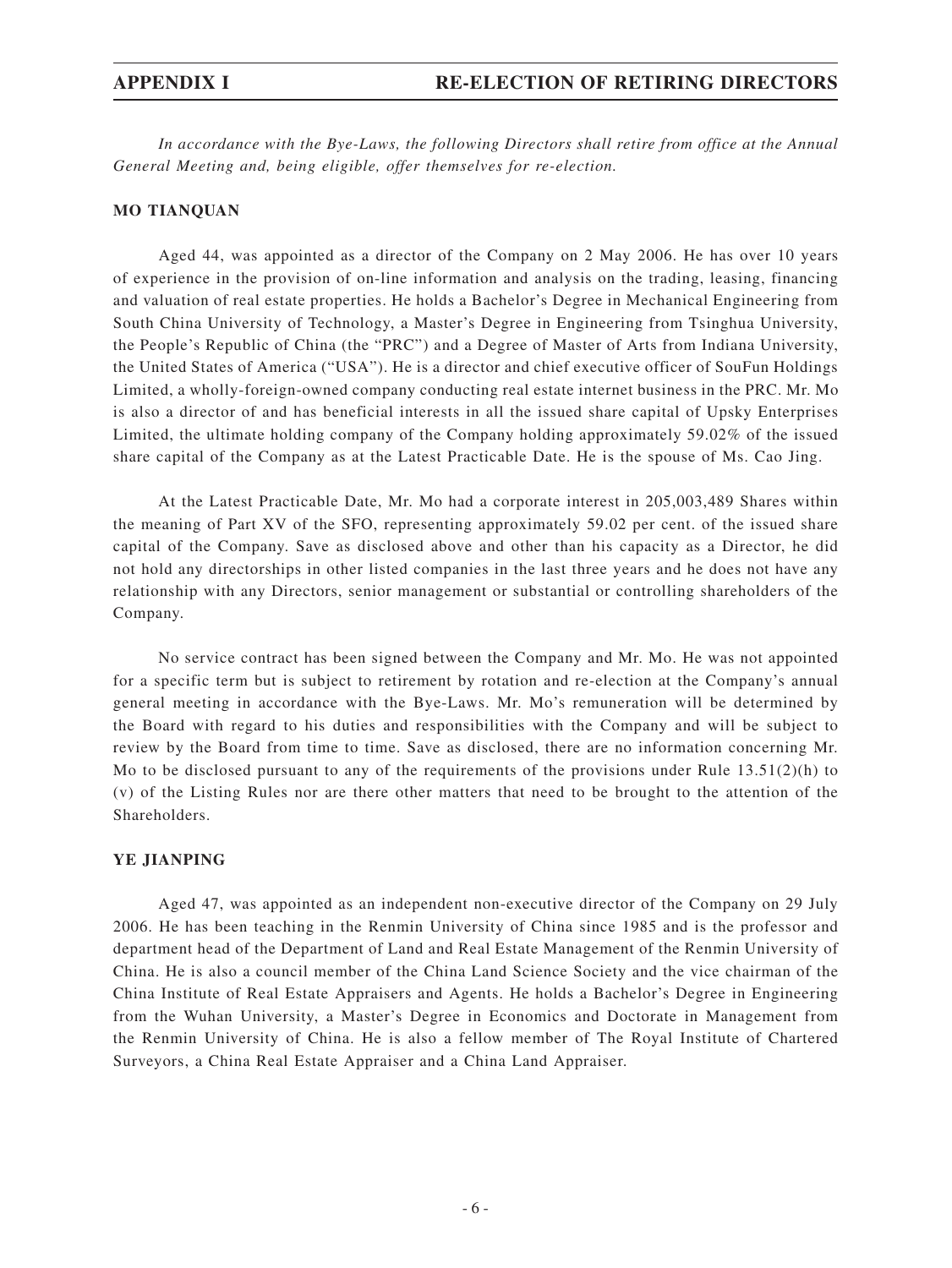As at the Latest Practicable Date, Prof. Ye did not have any interests in the Shares within the meaning of Part XV of the SFO. Save as disclosed above and other than his capacity as a Director, he did not hold any directorships in other listed companies in the last three years and he does not have any business relationship with any Directors, senior management or substantial or controlling shareholders of the Company.

No service contract has been signed between the Company and Prof. Ye. He was not appointed for a specific term but is subject to retirement by rotation and re-election at the Company's annual general meeting in accordance with the Bye-Laws. Prof. Ye is entitled to a director's fee of HK\$100,000 per annum plus reimbursement of out of pocket expenses which is based on the Company's remuneration policy adopted for independent non-executive Directors and determined with reference to prevailing market rate. Save as disclosed, there are no information concerning Prof. Ye to be disclosed pursuant to any of the requirements of the provisions under Rule  $13.51(2)(h)$  to (v) of the Listing Rules nor are there other matters that need to be brought to the attention of the Shareholders.

#### **PALASCHUK Derek**

Aged 44, was appointed as an independent non-executive director of the Company on 25 February 2008. He has been chief financial officer of Longtop Financial Technologies since September 2006, a New York Stock Exchange listed company. He was previously the chief financial officer of eLong Inc, a China-based Nasdaq-listed company, from April 2004 until July 2006. Prior to this, he worked with Sohu.com, a China-based Nasdaq-listed company, from July 2000 to March 2004 in various financial positions including chief financial officer. He also worked as an audit manager with PricewaterhouseCoopers in Hong Kong and Beijing. He holds a Bachelor of Commerce degree in accounting from the University of Saskatchewan, and an LLB from the University of British Columbia in Canada. He is also a Canadian Chartered Accountant.

As at the Latest Practicable Date, Mr. Palaschuk did not have any interests in the Shares within the meaning of Part XV of the SFO. Save as disclosed above and other than his capacity as a Director, he did not hold any directorships in other listed companies in the last three years and he does not have any relationship with any Directors, senior management or substantial or controlling shareholders of the Company.

No service contract has been signed between the Company and Mr. Palaschuk. He was not appointed for a specific term but is subject to retirement by rotation and re-election at the Company's annual general meeting in accordance with the Bye-Laws. Mr. Palaschuk is entitled to a director's fee of HK\$180,000 per annum plus reimbursement of out of pocket expenses which is based on the Company's remuneration policy adopted for independent non-executive Directors and determined with reference to prevailing market rate. Save as disclosed, there are no information concerning Mr. Palaschuk to be disclosed pursuant to any of the requirements of the provisions under Rule 13.51(2)(h) to (v) of the Listing Rules nor are there other matters that need to be brought to the attention of the Shareholders.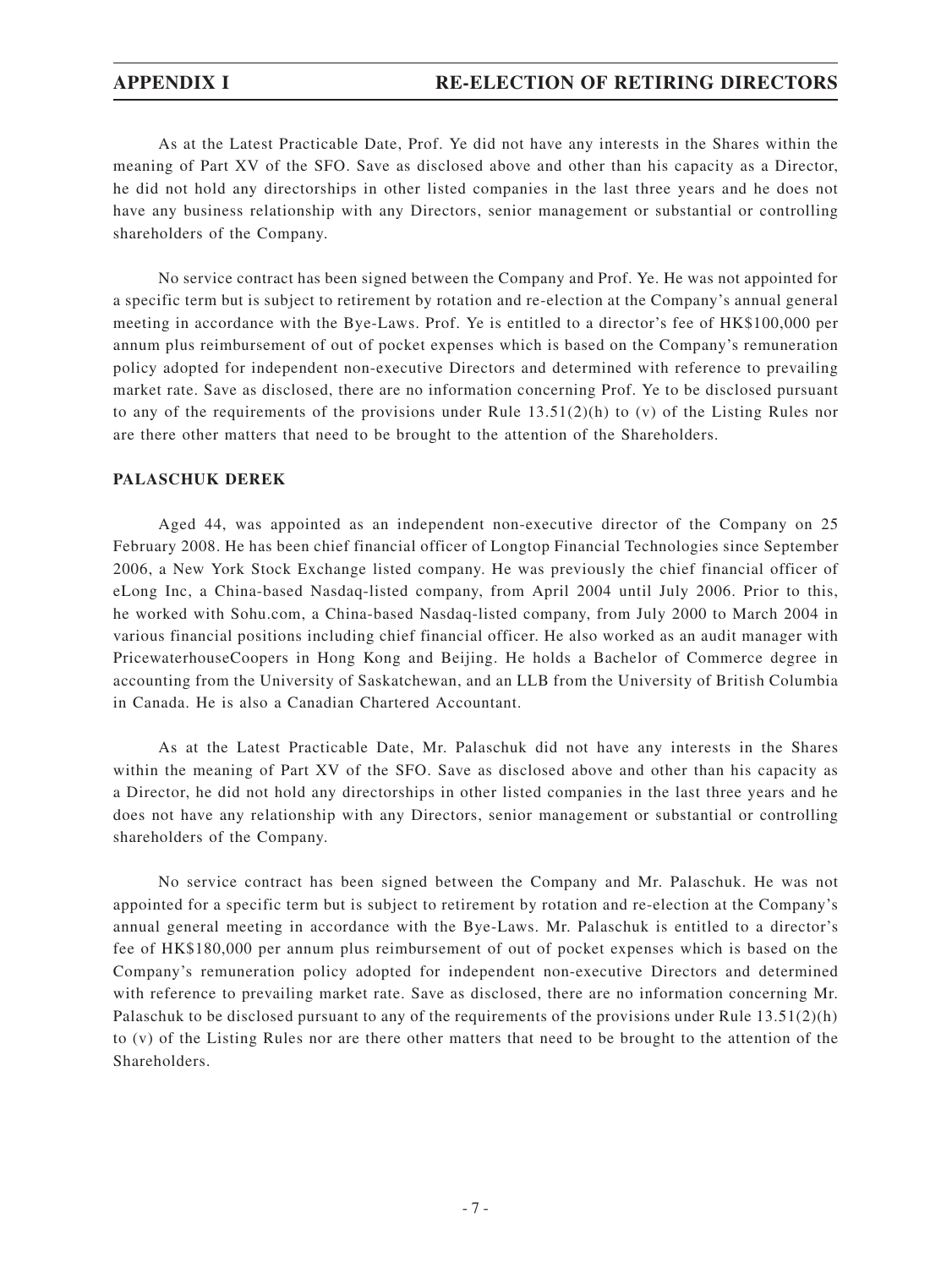### **YAO Xusheng**

Aged 46, was appointed as an independent non-executive director of the Company on 6 March 2008. He has been chairman of Shanghai K Land Investments Company Limited since 2005, a company is registered in Shanghai. He was previously the chief executive officer of Asia Pulp and Paper ("APP") China, from 2001 to 2005 and was chief financial officer of APP from 1999 to 2001, APP is one of the world's leading pulp and paper companies. Prior to this, he is an assistant professor in Tsinghua University, China from 1986 to 1990. He holds a Master's Degree in Business Administration from the University of California Berkeley in USA, Master Degree in Economics from Clemson University in USA, Master Degree in economic and management and Bachelor Degree in Electrical Engineering both from Tsinghua University, China.

As at the Latest Practicable Date, Mr. Yao does not have any interests in the Shares within the meaning of Part XV of the SFO. Save as disclosed above and other than his capacity as a Director, he did not hold any directorships in other listed companies in the last three years and he does not have any relationship with any Directors, senior management or substantial or controlling shareholders of the Company.

No service contract has been signed between the Company and Mr. Yao. He was not appointed for a specific term but is subject to retirement by rotation and re-election at the Company's annual general meeting in accordance with the Bye-Laws. Mr. Yao is entitled to a director's fee of HK\$100,000 per annum plus reimbursement of out of pocket expenses which is based on the Company's remuneration policy adopted for independent non-executive Directors and determined with reference to prevailing market rate. Save as disclosed, there are no information concerning Mr. Yao to be disclosed pursuant to any of the requirements of the provisions under Rule 13.51(2)(h) to (v) of the Listing Rules nor are there other matters that need to be brought to the attention of the Shareholders.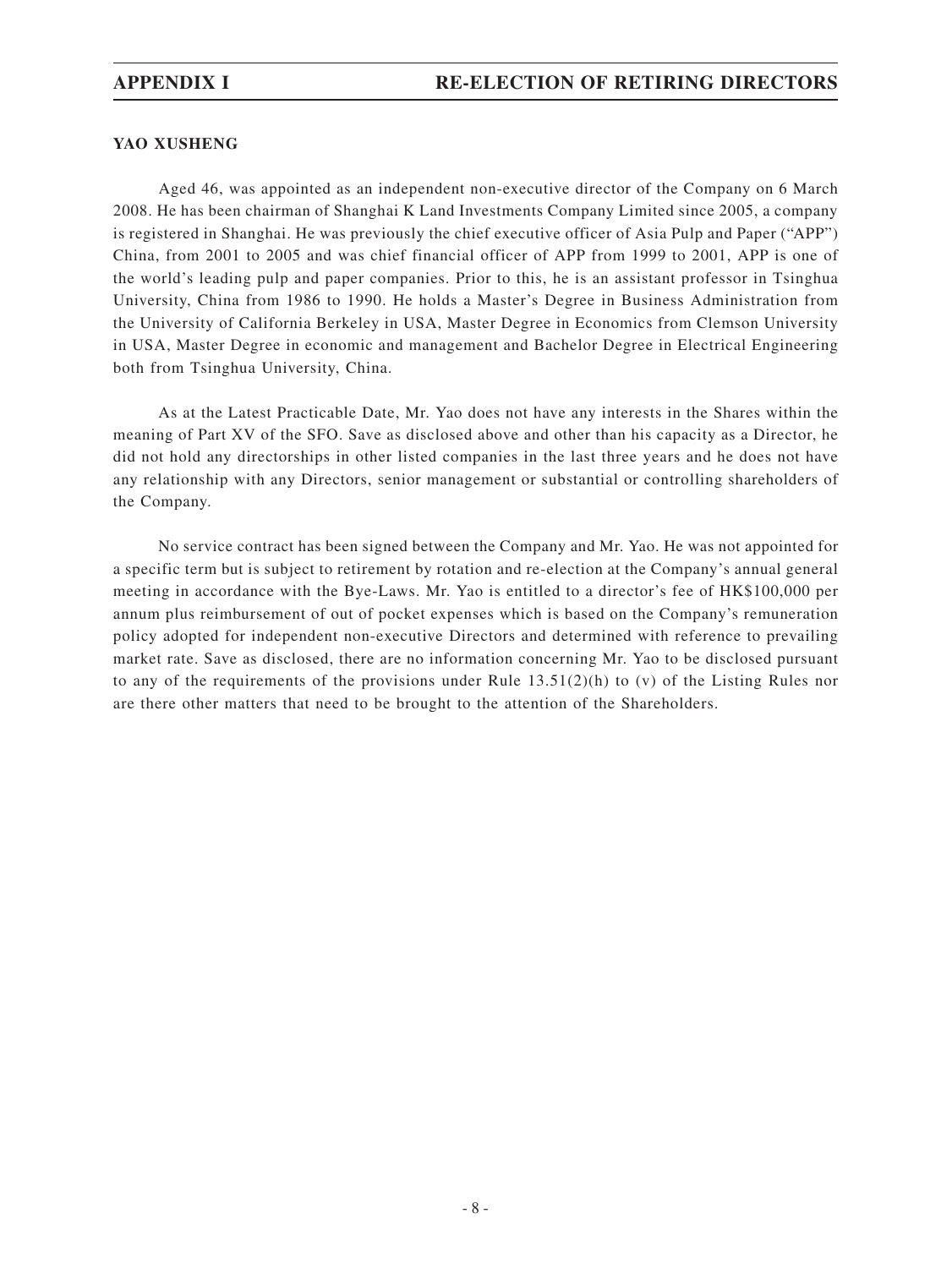This appendix serves as an explanatory statement, as required by the Listing Rules, to provide requisite information to the Shareholders to make an informal decision on whether to vote for or against the resolutions to be proposed at the AGM in relation to the Repurchase Mandate.

#### **1. SHARE CAPITAL**

As at the Latest Practicable Date, there were in issue an aggregate of 347,326,000 Shares. Exercise in full of the mandate, on the basis that no further Shares are issued or repurchased prior to the date of the AGM, could accordingly result in up to 34,732,600 Shares being repurchased by the Company. The mandate allows the Company to make or agree to make repurchases only during the period ending on the earliest of the date of the next annual general meeting, the date by which the next annual general meeting of the Company is required to be held by law and the date upon which such authority is revoked or varied.

#### **2. REASON FOR REPURCHASE**

The Directors believe that the Repurchase Mandate is in the best interests of the Company and its Shareholders. An exercise of the Repurchase Mandate may, depending on market conditions and funding arrangements at the time, lead to an enhancement of the net assets per Share and/or earnings per Share and will only be made when the Directors believe that a repurchase will benefit the Company and the Shareholders.

#### **3. SOURCE OF FUNDING**

Repurchases will be funded entirely from the funds legally available for that purpose accordance with the Bye-laws and the applicable laws of Bermuda. Under the Companies Act, a company may only repurchase its securities out of the capital on the shares to be repurchased or out of the funds of the company which would otherwise be available for dividend or distribution or out of the proceeds of a new issue of Shares of the Company made for the purpose.

Any amount of premium payable on the purchase over the par value of the Shares of the Company to be purchased must be out of either the profits otherwise available for dividend or out of the Company's share premium account or out of contributed surplus.

Pursuant to the generate mandate to repurchase Shares, repurchase would be funded entirely from the Company's available cash flow or working capital facilities which will be funds legally available under the applicable laws of Bermuda and Bye-laws for the purpose.

On the basis of the consolidated financial position of the Company as at 31 March 2008 (being the date to which the latest published audited financial statements of the Company have been made up) and in particular the working capital position of the Company at that time and number of Shares now in issue, the Directors consider that there might be a material adverse impact on the working capital position or the gearing position of the Company in the event that purchase of all the Shares the subject of the Repurchase Mandate were to be carried out in full during the Repurchase Mandate period. No purchase would be made in circumstances that would have a material adverse impact on the working capital position or the gearing position of the Company (as compared with the position disclosed in the latest published audited financial statements).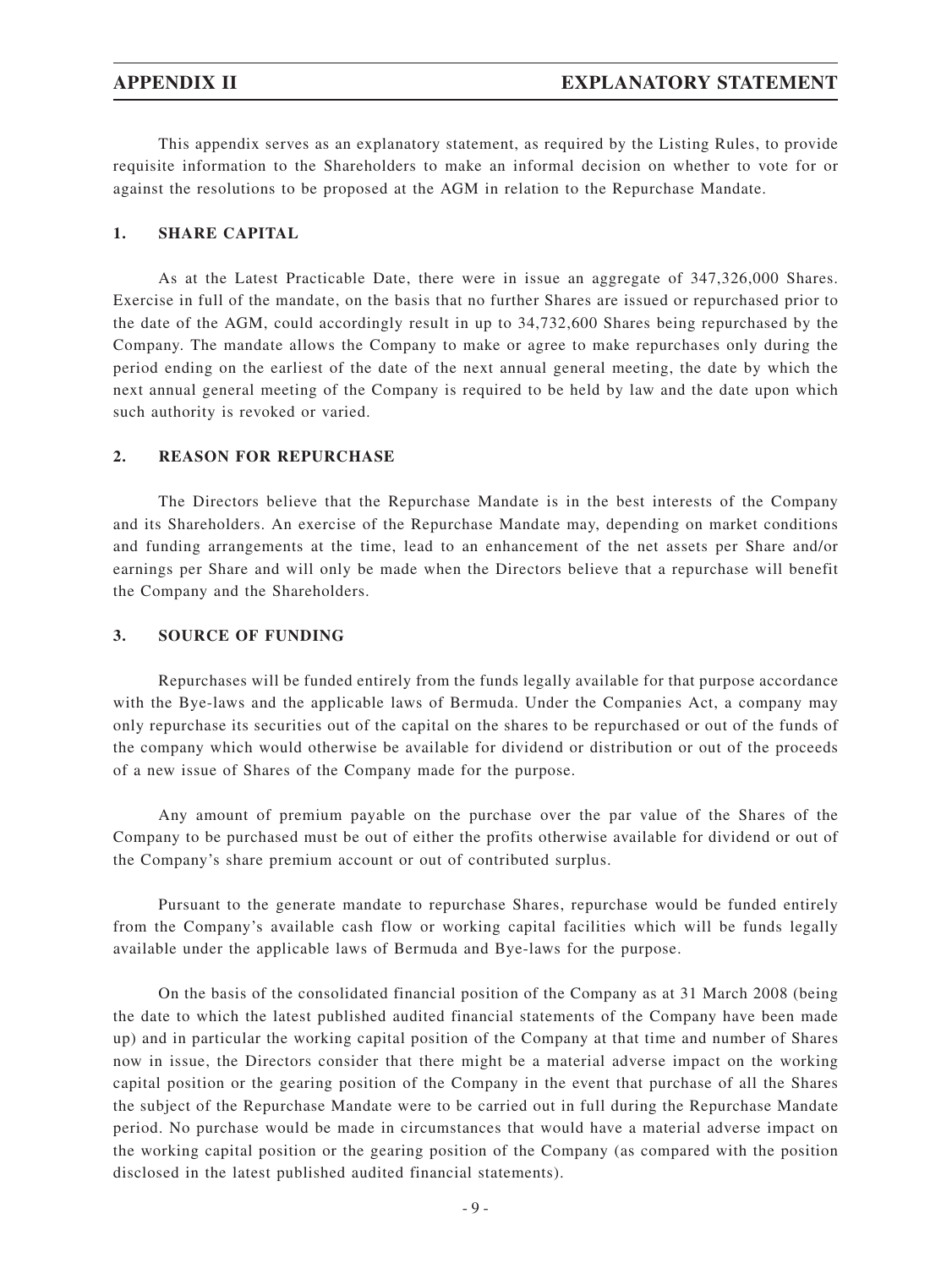### **4. UNDERTAKING**

None of the Directors nor, to the best of the knowledge of the Directors having made all reasonable enquiries, any of the associates (as defined in the Listing Rules) of any of the Directors has any present intention, in the event that the proposal is approval by Shareholders, to sell Shares to the Company.

No connected person of the Company has notified the Company that he has a present intention to sell any Shares to the Company nor has any such connected person undertaken not to sell any of the Shares held by him to the Company in the event that the resolution for approving the grant of the Repurchase Mandate is passed.

The Directors have undertaken to the Stock Exchange to exercise the power of the Company to make repurchase pursuant to the proposed resolution in accordance with the Listing Rules, the laws of Hong Kong and all applicable laws of Bermuda, and in accordance with the regulations set out in the Memorandum of Association and Bye-laws of the Company.

### **5. TAKEOVERS CODES**

A repurchase of shares by the Company may result in an increase in the proportionate interests of a substantial shareholder of the Company in the voting rights of the Company, which could give rise to an obligation to make a mandatory offer in accordance with Rule 26 of the Hong Kong Codes on Takeovers and Mergers (the "Code").

As at the Latest Practicable Date, to the best of the knowledge and belief of the Company, Upsky Enterprises Limited ("Upsky"), a company wholly-owned by Mr. Mo Tianquan and was interested in Shares, representing approximately 59.02% of the issued share capital of the Company. In the event that the Directors should exercise in full the power to repurchase Shares under the Repurchase Mandate, the shareholding of Upsky in the Company would be increased to approximately 65.58% of the issued share capital of the Company. Such an increase would not give rise to an obligation to make a mandatory offer under Rule 26 of the Code. The Directors have no present intention to repurchase shares to such extent which will result in the amount of Shares held by the public of being reduced to less than 25%.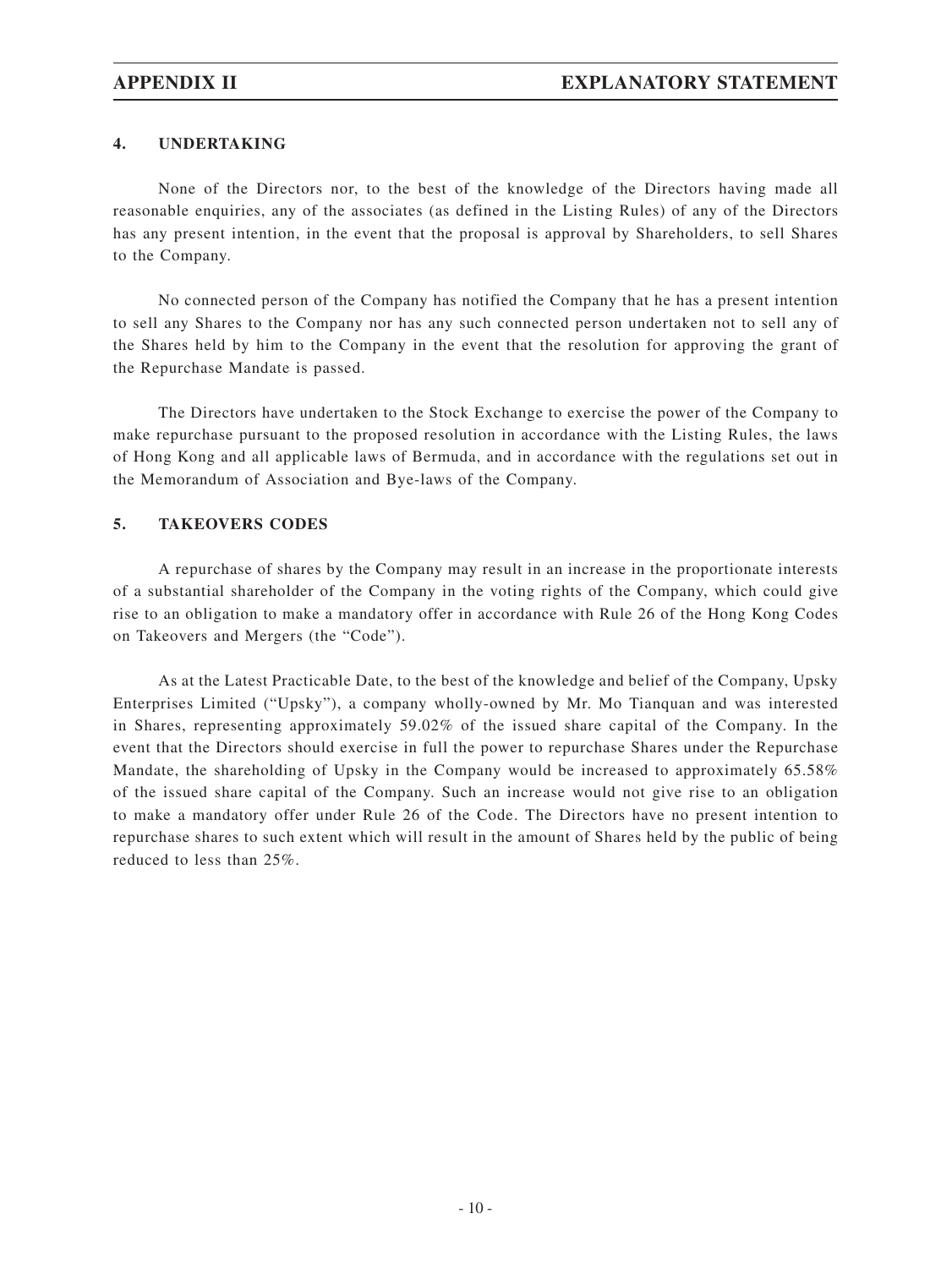### **6. SHARE PRICES**

The highest and lowest prices at which the Shares were traded on the Stock Exchange in each of the previous twelve months immediately prior to the Latest Practicable Date were as follows:

|                                        | <b>Shares</b>           |                         |
|----------------------------------------|-------------------------|-------------------------|
|                                        | <b>Highest</b>          | Lowest                  |
|                                        | HK\$                    | HK\$                    |
| 2007                                   |                         |                         |
| August                                 | $0.796$ (Note)          | $0.584$ (Note)          |
| September                              | $0.804$ (Note)          | $0.692$ ( <i>Note</i> ) |
| October                                | $1.072$ (Note)          | $0.736$ ( <i>Note</i> ) |
| November                               | $0.980$ (Note)          | $0.700$ (Note)          |
| December                               | $1.084$ (Note)          | $0.788$ ( <i>Note</i> ) |
| 2008                                   |                         |                         |
| January                                | $0.888$ ( <i>Note</i> ) | $0.700$ ( <i>Note</i> ) |
| February                               | $0.940$ (Note)          | $0.792$ ( <i>Note</i> ) |
| March                                  | $0.960$ (Note)          | $0.800$ (Note)          |
| April                                  | $0.876$ (Note)          | $0.564$ (Note)          |
| May                                    | $0.640$ (Note)          | $0.500$ (Note)          |
| June                                   | 0.540                   | 0.440                   |
| July                                   | 0.465                   | 0.390                   |
| August (up to Latest Practicable Date) | 0.460                   | 0.350                   |

*Note:* This price has been adjusted as shown on the Stock Exchange website: www.hkex.com.hk.

### **7. SHARES REPURCHASED MADE BY THE COMPANY**

Neither the Company nor any of its subsidiaries have purchased, sold or redeemed any of the Company's listed securities (whether on the Stock Exchange or otherwise) in the six months preceding the Latest Practicable Date.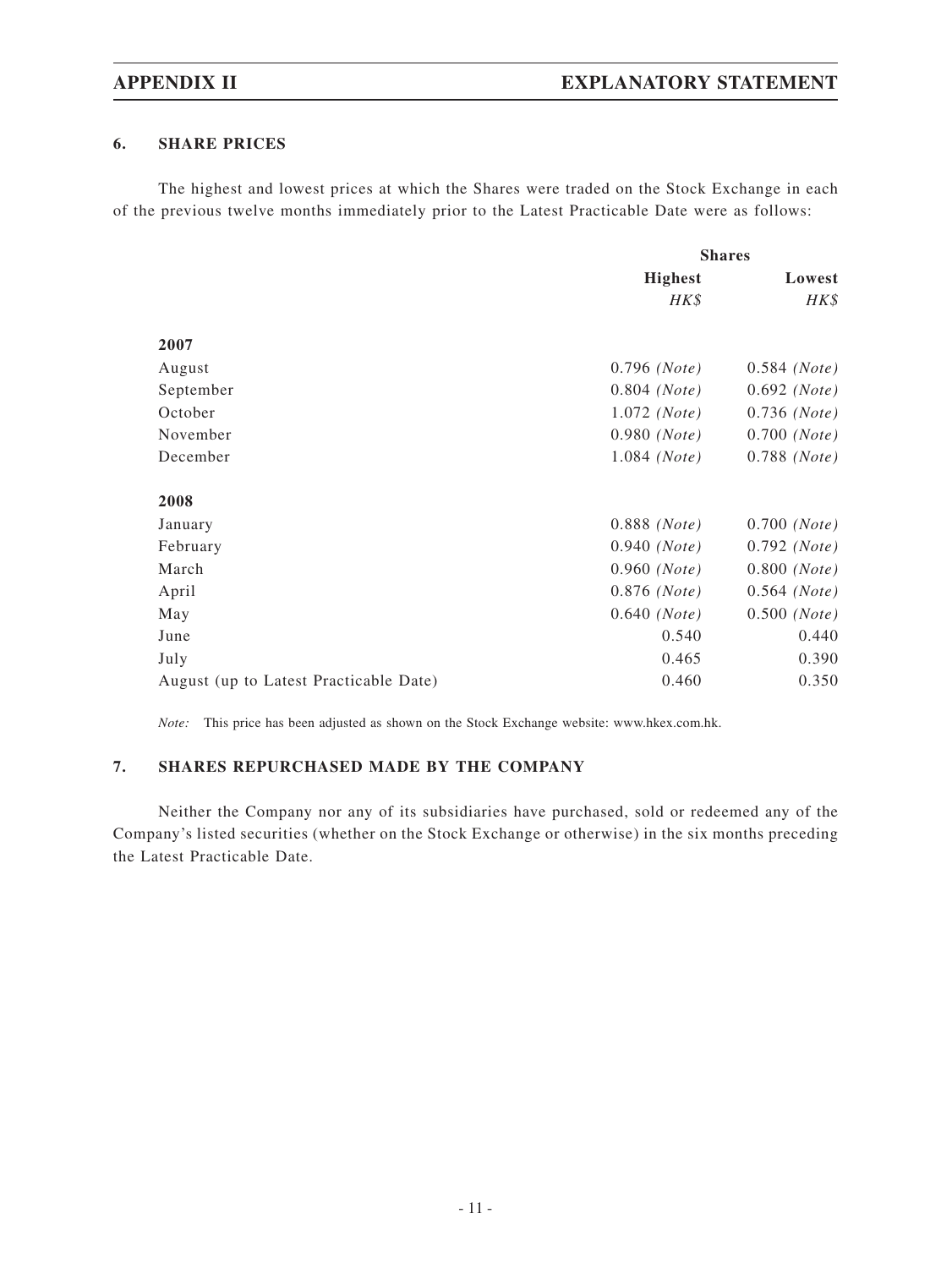

# **SHUN CHEONG HOLDINGS LIMITED 順昌集團有限公司\***

*(Incorporated in Bermuda with limited liability)* (Stock Code: 650)

**NOTICE IS HEREBY GIVEN** that the Annual General Meeting (the "Meeting") of Shun Cheong Holdings Limited (the "Company") will be held in Plaza V, Lower Lobby, Century Novotel, Hong Kong on Friday, 26 September 2008, at 10 a.m. for the following purposes:

- 1. To receive and consider the audited Consolidated Financial Statements and Reports of the Directors and the Auditors for the year ended 31 March 2008.
- 2. To re-elect the retiring directors and to authorise the board of directors to fix the directors' remuneration.
- 3. To re-appoint auditors and to authorise the board of directors to fix their remuneration.
- 4. To consider as special business and, if thought fit, pass with or without amendments the following resolution as an Ordinary Resolution of the Company:

### **"THAT**

- (a) subject to sub-paragraph (b) of hereunder the exercise by the directors of the Company during the Relevant Period (as defined in paragraph (c) below) of all the powers of the Company to purchase shares of the Company, subject to and in accordance with all applicable laws, be and is hereby generally and unconditional approved;
- (b) the aggregate nominal amount of shares of the Company which may be purchased or agreed conditionally or unconditionally to be purchased pursuant to the approval in paragraph (a) above shall not exceed 10 per cent. of the aggregate nominal amount of the share capital of the Company in issue as at the date of passing of this resolution, and the said approval be limited accordingly; and

*<sup>\*</sup> For identification purposes only*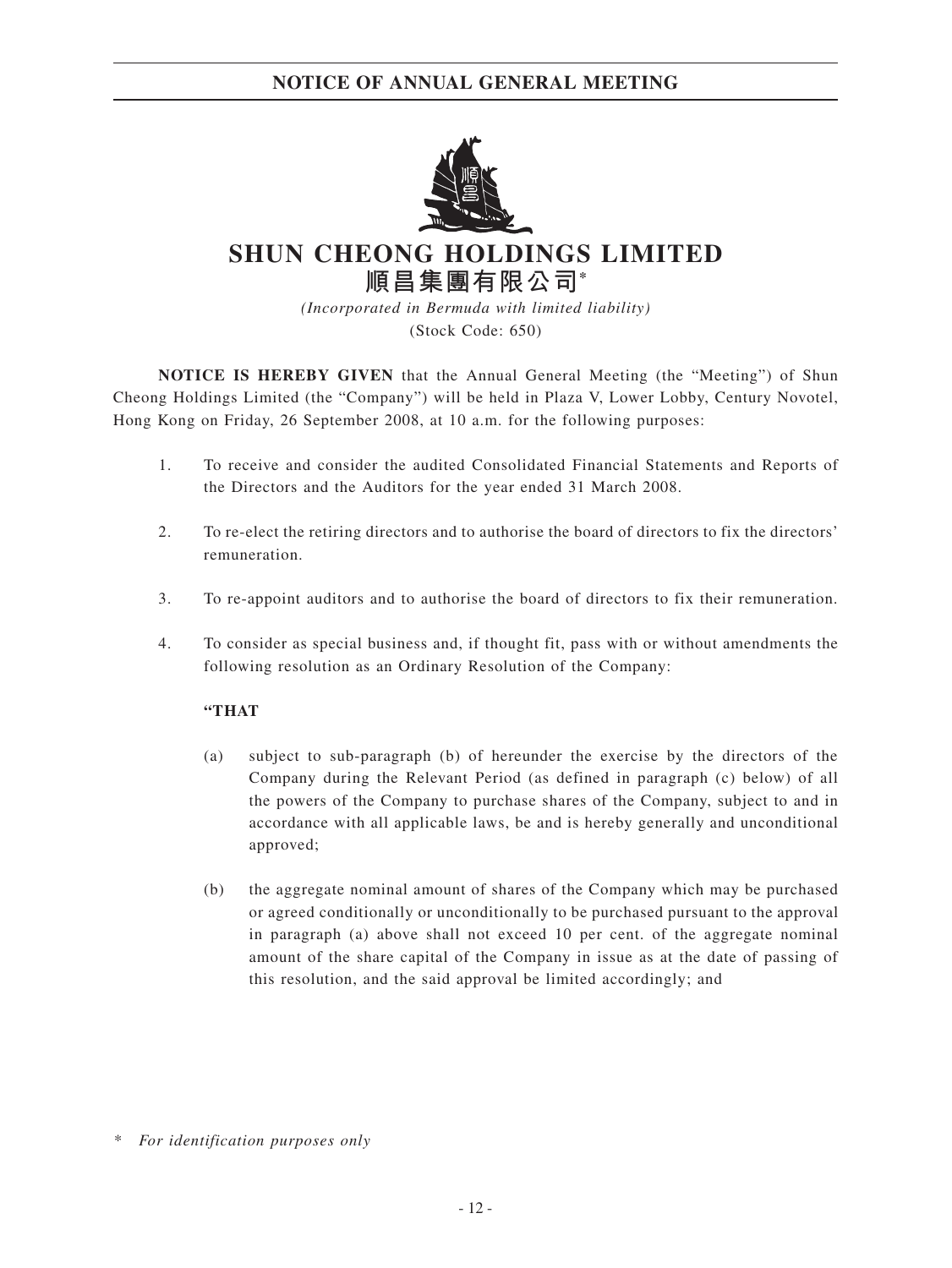(c) for the purpose of this resolution:

"Relevant Period" means the period form the passing of the resolution until whichever is the earliest of:

- (i) the conclusion of the next annual general meeting of the Company;
- (ii) the expiration of the period within which the next annual general meeting of the Company is required by the Bye-laws of the Company or any applicable law to be held; and
- (iii) the date on which the authority set out in this resolution is revoked or varied by an ordinary resolution in general meeting."
- 5. To consider as special business and, if thought fit, pass with or without amendments the following resolution as an Ordinary Resolution of the Company:

### "**THAT**

- (a) subject to sub-paragraph (b) of this resolution, the exercise of the directors of the Company during the Relevant Period (as hereinafter defined) of all the powers of the Company to allot, issue and deal with additional shares in the capital of the Company and to make or grant offers, agreements and options, including warrants and securities convertible or exercisable into shares of the Company, which might require the exercise of such powers either during or after the Relevant Period, be and is hereby generally and unconditionally approved;
- (b) the aggregate nominal amount of the share capital allotted or agreed conditionally or unconditionally to be allotted (whether pursuant to an option or otherwise) by the directors of the Company pursuant to the approval in sub-paragraph (a) of this resolution, otherwise than pursuant to a Rights Issue (as hereinafter defined) or the exercise of subscription of conversion rights under the terms of any warrants of the Company or any securities which are convertible or exercisable into shares of the Company or any share option scheme or any scrip dividends or similar arrangement providing for the allotment of shares in lieu of the whole or part of a dividend on shares of the Company in accordance with the Bye-laws of the Company or a specific authority granted by the shareholders of the Company in general meeting, shall not exceed 20% of the aggregate nominal amount of the issued share capital of the Company on the date of this resolution and this approval shall be limited accordingly; and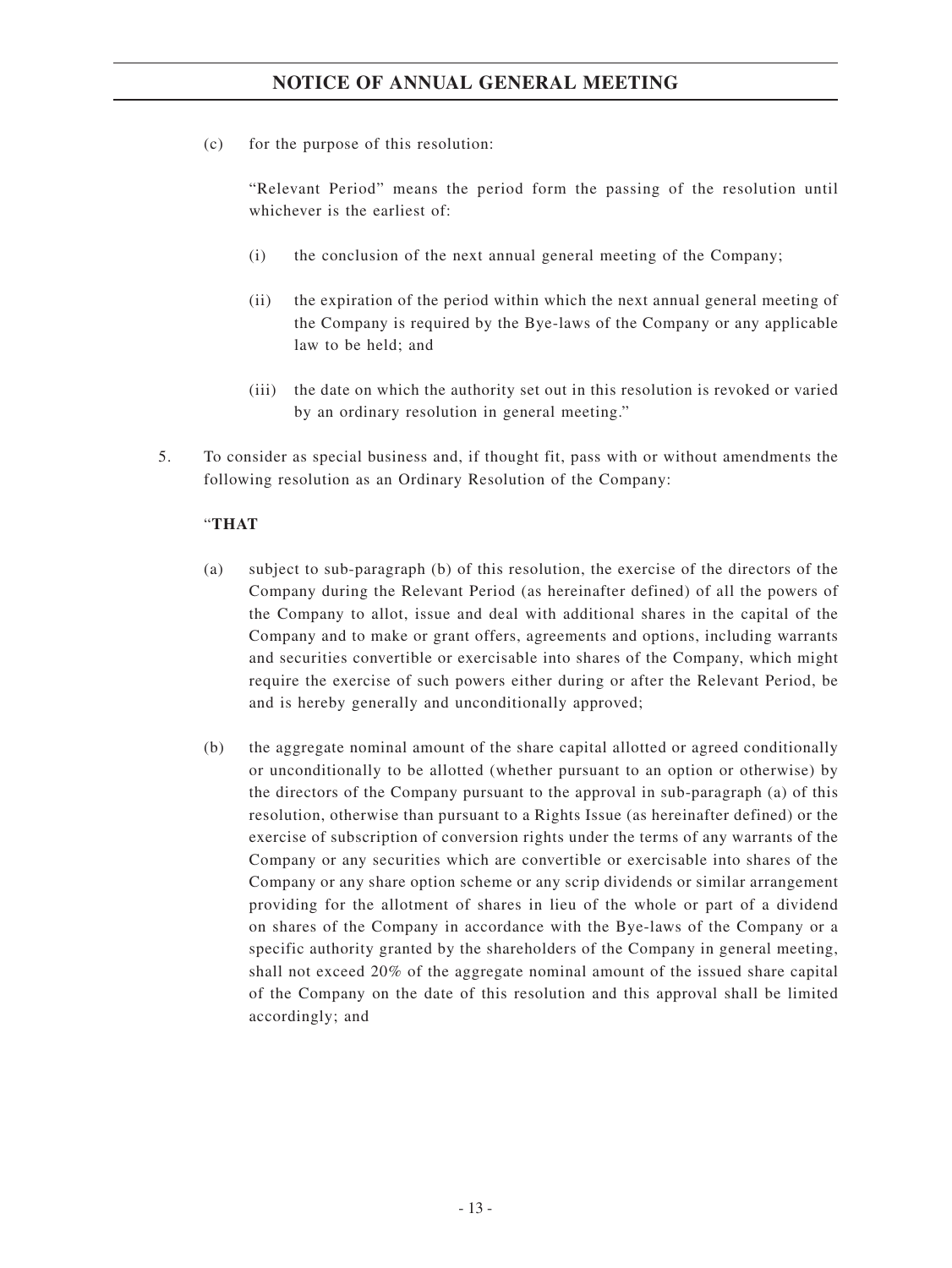(c) for the purpose of this resolution:

"Relevant Period" means the period form the passing of the resolution until whichever is the earliest of:

- (i) the conclusion of the next annual general meeting of the Company;
- (ii) the expiration of the period within which the next annual general meeting of the Company is required by the Bye-laws of the Company or any applicable law to be held; and
- (iii) the date on which the authority set out in this resolution is revoked or varied by an ordinary resolution in general meeting.

"Rights Issue" means an offer of shares in the Company, or any offer of warrants, options or other securities giving rights to subscribe for shares in the Company, open for a period fixed by the directors of the Company to holders of shares on the register on a fixed record date in proportion to their then holdings of such shares (subject to such exclusions or other arrangements as the directors of the Company, after making enquiry, may deem necessary or expedient in relation to fractional entitlements or having regard to any restrictions or obligations under the law of, or the requirements of, any recognised regulatory body or any stock exchange in any territory outside Hong Kong)."

6. To consider as special business and, if thought fit, pass with or without amendments the following resolution as an Ordinary Resolution of the Company:

"**THAT** the aggregate number of shares in the share capital of the Company which shall have been repurchased by the Company subsequent and pursuant to the passing of resolution no. 4 (up to a maximum of 10 per cent. of the issued shares at the date of passing resolution no. 5) shall be added to the aggregate numbers of shares that may be allotted or agreed conditionally or unconditionally to be allotted by the Directors of the Company pursuant to resolution no. 5 above."

> By Order of the Board **Shun Cheong Holdings Limited Cao Jing** *Executive Chairman*

Hong Kong, 25 August 2008